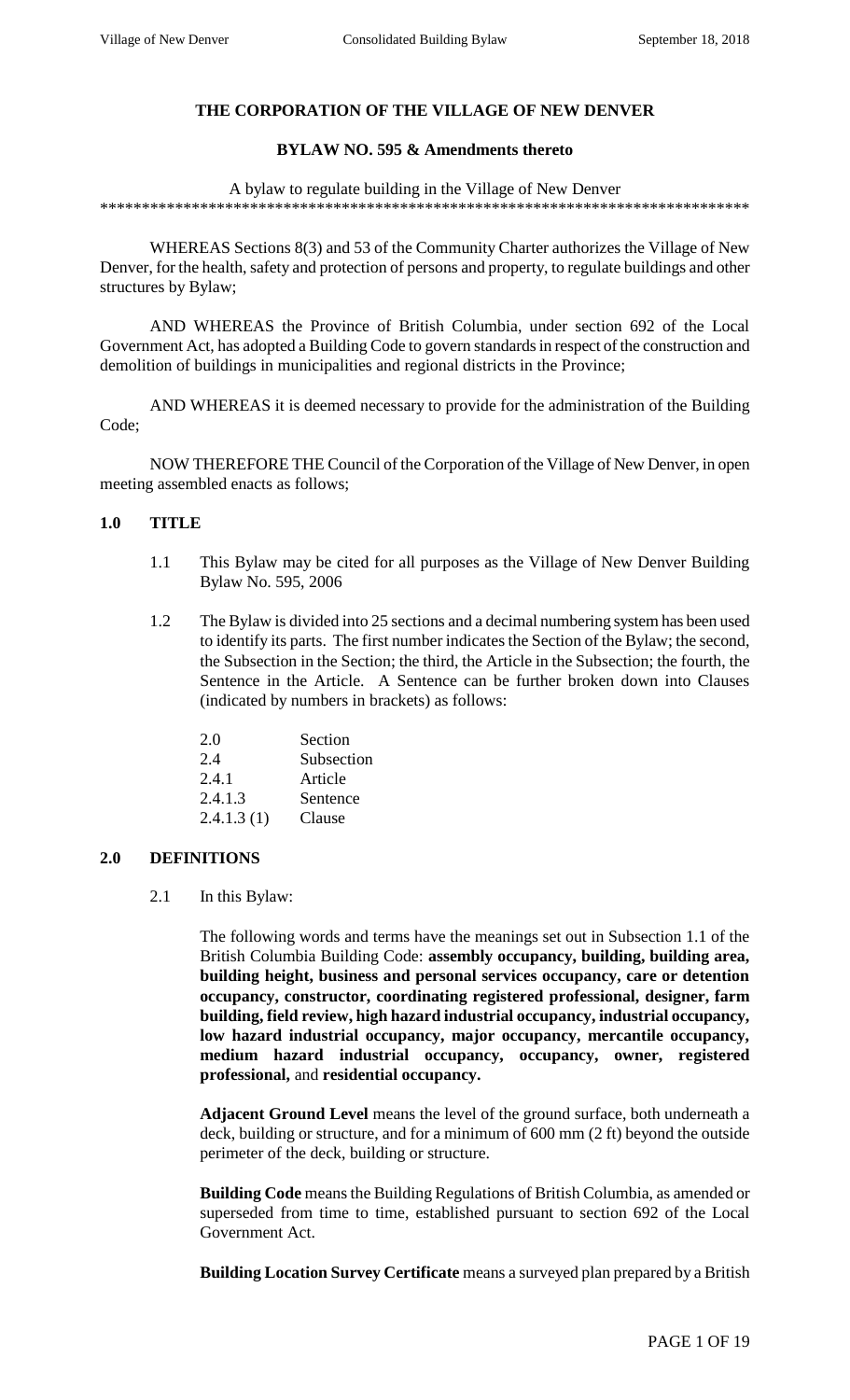Columbia Land Surveyor, signed and sealed, indicating the location of buildings or structures in relation to the property lines and or watercourse(s).

**Building Official** includes Building Inspectors, Plan Checkers and Plumbing Inspectors appointed, employed or contracted by the Village of New Denver to administer this Bylaw.

**Complex Building** means:

- (a) all **buildings** used for major occupancies classified as
	- (I) **assembly occupancy,**
	- (ii) **care or detention occupancy,**
	- (iii) **high hazard industrial occupancy,** and
- (b) all **buildings** exceeding 600 square meters (6500 sq. ft.) in **building** area or exceeding three storeys in building height and used for major occupancies classified as
	- (I) **residential occupancy**
	- (ii) **business and personal services occupancy,**
	- (iii) **mercantile occupancy**,
	- (iv) **medium and low hazard industrial occupancy.**

**Construct** includes reconstruct, erect, alter, enlarge, add and remove.

**Construction** includes reconstruction, erection, alteration, enlargement, addition and removal.

**Council** means the Council of the Village of New Denver.

**Deck** includes a sundeck and means a raised, open, unroofed platform.

**Dwelling Unit** means a self-contained set of habitable rooms containing living quarters and kitchen and sleeping facilities designed and intended for occupancy by only one family or household.

**Final Inspection Report** means the point at which all deficiencies in the health and safety aspects of the work have been remedied to the satisfaction of the building official.

**Health and safety aspects of the work** means design and construction regulated by Part 3, Part 4, Part 7 and Subsections 9.4, 9.8, 9.9, 9.10, 9.12, 9.14, 9.15, 9.17, 9.18, 9.20, 9.21, 9.22, 9.23, 9.24, 9.25, 9.31, 9.32, and 9.34 of Part 9 of the **Building Code.**

Lot means the smallest unit in which land is designated as a separate and distinct parcel on a legally recorded subdivision plan or description filed in the Land Title Office.

**Manufactured Home** means a building that is manufactured in a factory for transport, assembly, and completion as a residence, including placement on a foundation, and is certified as being constructed to the requirements of the CSA National Standard CAN/CSA-Z240 or A277 but is not designed to be transported on its own wheels or undercarriage.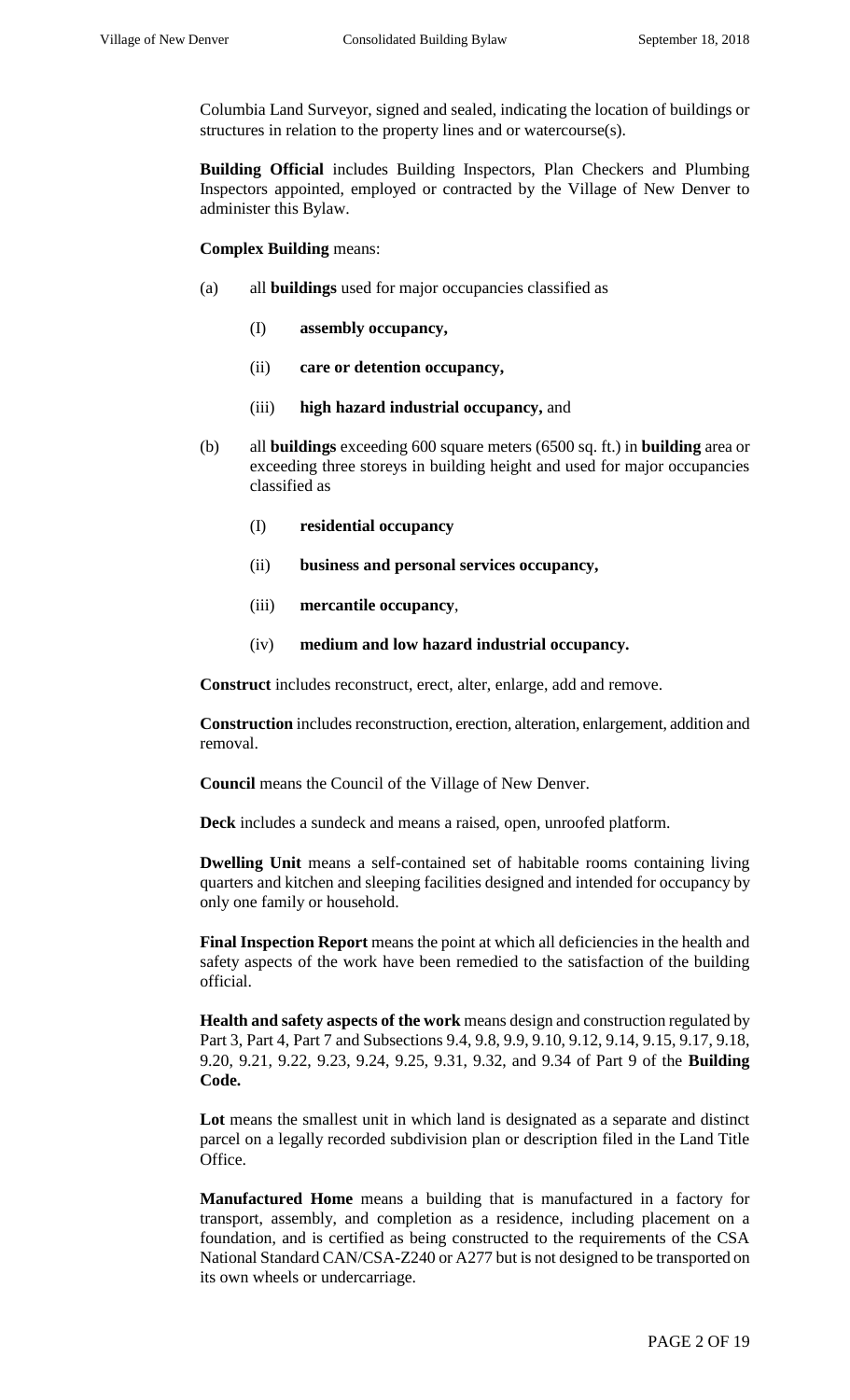**Modular Home** means a detached **dwelling unit** conforming to the CAN/CSA A277-90 standard which is completely constructed in a factory but is not designed to be transported on its own wheels or undercarriage.

**Open pole-type structure** means a **building** or **structure** designed to be free standing and without a perimeter foundation or walls and intended to be used for sheltering the storage of hay or feed.

**Owner** means the registered **owner** in fee simple of real property for which a **permit** is applied for or issued under this Bylaw.

**Permit** means a **permit** required by or issued under this Bylaw.

**Plumbing System** means a drainage, venting, fire protection or water system, or any part thereof.

**Pool** means a constructed or prefabricated pool, existing or prospective, situated wholly or in part above or below the **adjacent ground level**, used primarily for swimming, bathing or wading, having a surface water area greater than 15 square meters (160 sq. ft.), or a depth greater than 600 mm. (2 ft.) and which does not fall under the jurisdiction of the Health Act for pools.

**Pool area** means the enclosed area around the perimeter of a **pool** to a maximum of 15 meters (50 ft.) from the edge of the water surface.

**Recreational Vehicle** means a vehicle, trailer, Park Model trailer, coach, house car, structure or conveyance designed to travel or to be transported on the highway and constructed or equipped to be used as a temporary living or sleeping quarters.

**Standard building** means a **building** of three storeys or less in building height, having a **building** area not exceeding 600 square meters (6500 sq. ft.) and used for major occupancies classified as

- (a) residential occupancies,
- (b) business and personal services occupancies,
- (c) mercantile occupancies, or
- (d) medium and low hazard industrial occupancies.

**Structure** means a **construction** or portion thereof of any kind, whether fixed to, supported by or sunk into land, but specifically excludes landscaping, fences, paving and retaining **structures** less than 1.5 m (5 ft.) in height.

**Temporary building** means a **building** or any part thereof that will be used for a period of time, not exceeding two years, and that has no permanent foundation or **construction** associated with it, other than footings.

**Village** means Village of New Denver.

#### **3.0 PURPOSE OF THIS BYLAW**

- 3.1 This Bylaw shall, notwithstanding any other provision herein, be interpreted in accordance with this section.
- 3.2 This Bylaw has been enacted for the purpose of regulating construction within the Village in the general public interest. The activities undertaken by or on behalf of the Village pursuant to this Bylaw are for the sole purpose of providing a limited and interim spot checking function for reason of health, safety and the protection of persons and property. It is not contemplated nor intended, nor does the purpose of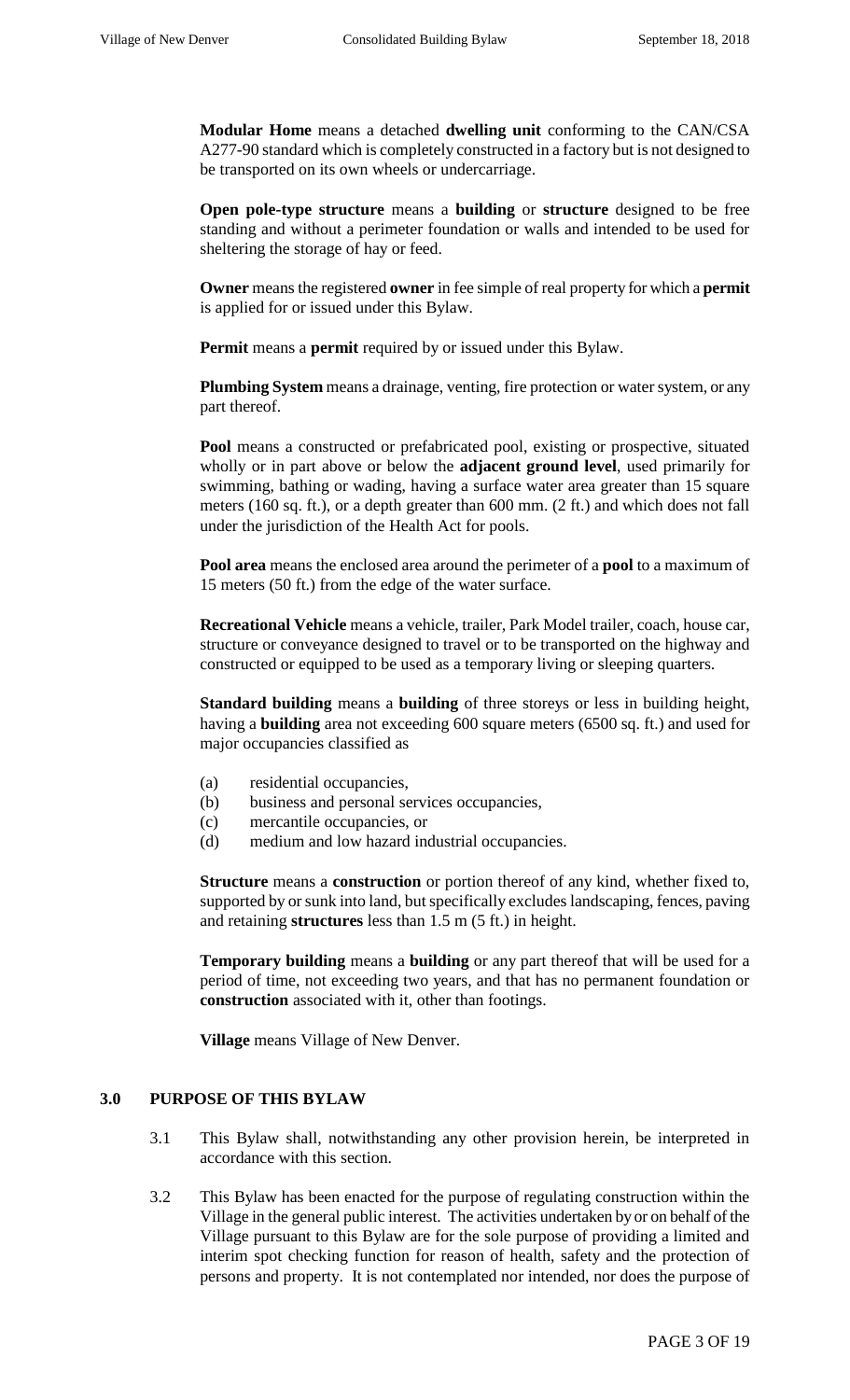this Bylaw extend to

- 3.2.1 the protection of owners, owner/builders or constructors from economic loss;
- 3.2.2 the assumption by the Village or any building official of any responsibility for ensuring the compliance with the Building Code, the requirements of this Bylaw or other applicable enactments respecting safety by any owner or any employees, constructors or designers retained by the owner or his or her representatives;
- 3.2.3 providing any person with a warranty of design or workmanship with respect to any building or structure or plumbing system for which a building permit is issued under this Bylaw:
- 3.2.4 providing a warranty or assurance that construction undertaken pursuant to building permits issued by the Village is free from latent, or any defects.
- 3.2.5 providing a warranty to any person that construction is in compliance with the Building Code, this Bylaw or any other enactment with respect to a building or structure for which a permit is issued under this Bylaw.

#### **4.0 PERMIT CONDITIONS**

- 4.1 No person shall undertake work regulated by this Bylaw without a permit.
- 4.2 Neither the issuance of a permit under this Bylaw nor the acceptance or review of plans, drawings or supporting documents, nor any inspections made by or on behalf of the Village shall in any way relieve the owner or his or her representative from full and sole responsibility to perform the work in strict accordance with this Bylaw, the Building Code and other applicable enactments respecting safety.
- 4.3 It is the full and sole responsibility of the owner (and where the owner is acting through a representative, the representative) to carry out the work, in respect of which a permit is issued under this Bylaw, in compliance with the Building Code, this Bylaw and other applicable enactments respecting safety.
- 4.4 The
	- 4.4.1 issuance of a permit under this Bylaw,
	- 4.4.2 acceptance or review of plans, drawings, specifications or supporting documents, or
	- 4.4.3 making of one or more inspections by or on behalf of the Village, does not constitute in any way a representation, warranty, assurance or statement that the Building Code, this Bylaw or other applicable enactments respecting safety have been complied with.
- 4.5 No person shall rely upon any permit as establishing compliance with this Bylaw or assume or conclude that this Bylaw has been administered or enforced according to its terms. The person to whom the building permit is issued is responsible for making such determination.
- 4.6 An owner of the property for which a permit is issued must conform to all requirements of this Bylaw and all other enactments and Village bylaws applicable to the work for which the permit is issued.

#### **5.0 SCOPE AND EXEMPTIONS**

5.1 This Bylaw applies to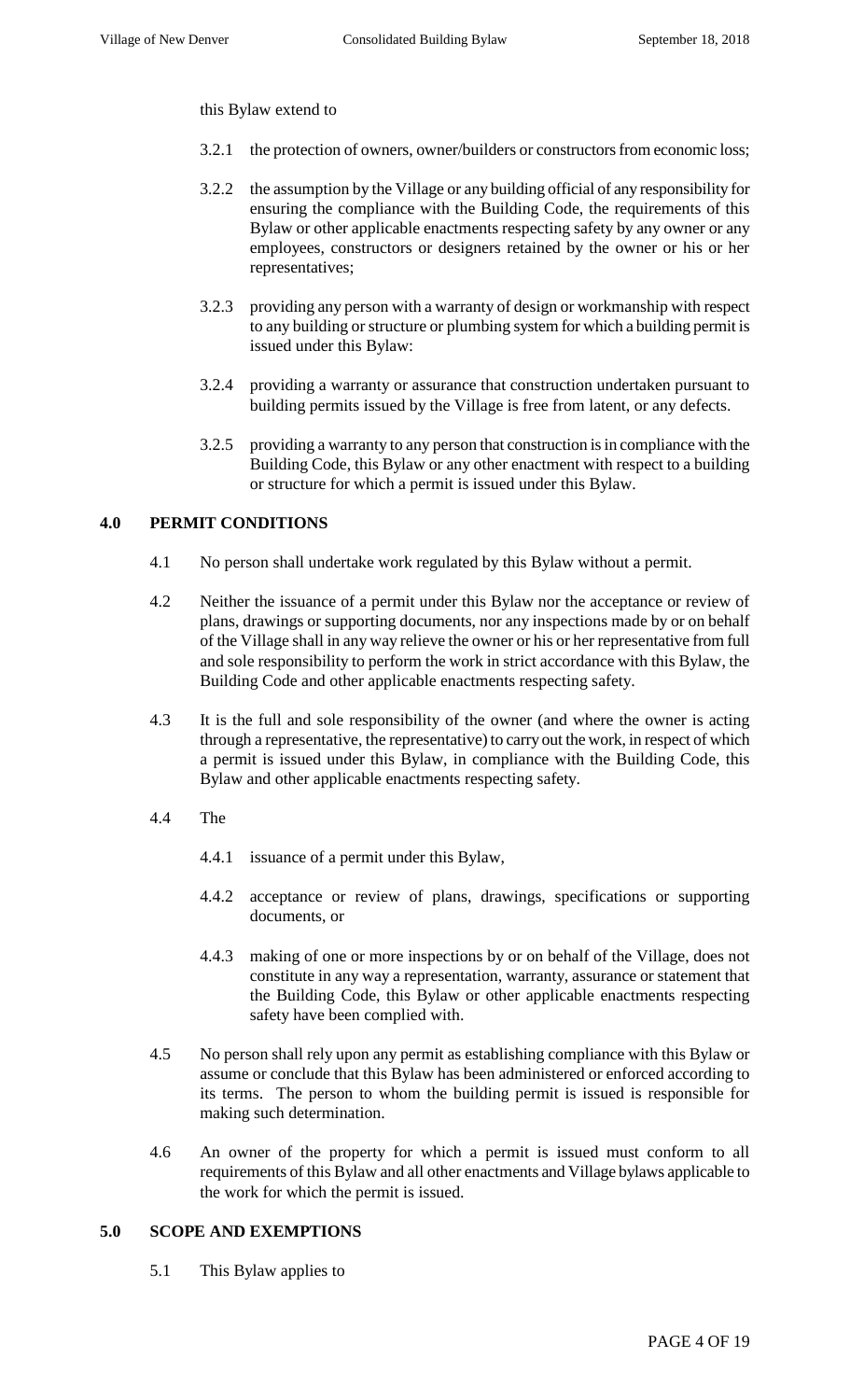- 5.1.1. all farm buildings on land assessed as farm status by the B.C. Assessment Authority, except for the following:
	- 5.1.1.1 open pole-type structures;
	- 5.1.1.2 one-story buildings less than 40 sq. m (430 sq. ft.) in area used for agricultural or horticultural purposes;
	- 5.1.1.3 grain bins or silos;
- 5.1.2 the design, construction and occupancy of new buildings and structures, and the alteration, reconstruction, demolition, removal, relocation, occupancy and change of occupancy of existing buildings and structures;
- 5.1.3 the installation of a new or used solid fuel burning appliance, certified by a recognized agency;
- 5.1.4 a newly installed new metal chimney certified by a recognized agency;
- 5.1.5 a newly constructed masonry chimney.
- 5.2 This Bylaw does not apply to
	- 5.2.1 buildings or structures exempted by Part 1 of the Building Code except as expressly provided herein;
	- 5.2.2 buildings or structures less than 9.33 square meters (100 sq. ft.).
	- 5.2.3 retaining structures less than 1.5 meters (5 ft.) in height;
	- 5.2.4 decks without roofs having a difference in elevation to grade not exceeding 600 millimeters (2 ft.);
	- 5.2.5 existing metal or masonry chimneys;
	- 5.2.6 alterations or repairs of masonry chimneys or fireplaces, solid fuel burning appliances, factory built chimneys or fireplaces and related equipment;
	- 5.2.7 the repair or replacement of a valve, faucet, fixture or sprinkler head in a plumbing system if no change in piping is required;
	- 5.2.8 construction that is regulated under a Residential Rehabilitation Assistance Program;
	- 5.2.9 Structures, such as greenhouses and seasonal storage facilities, that are constructed of a wood, steel or plastic frame covered with sheet polyethylene, fabric, tarps or glass that are less than 28 square meters (300 sq. ft.) that are intended to be used temporarily on a seasonal basis and may be removed during the off season.

# **6.0 PROHIBITIONS**

- 6.1 No person shall commence or continue any construction, alteration, reconstruction, demolition, removal, relocation or change the occupancy of any building, structure or plumbing system or other work related to construction unless a building official has issued a valid and subsisting permit for the work.
- 6.2 No person shall occupy or use any new building or structure without first obtaining an Occupancy Permit issued by a Building Official for the building or structure, or contrary to the terms of any permit issued or any notice given by a building official.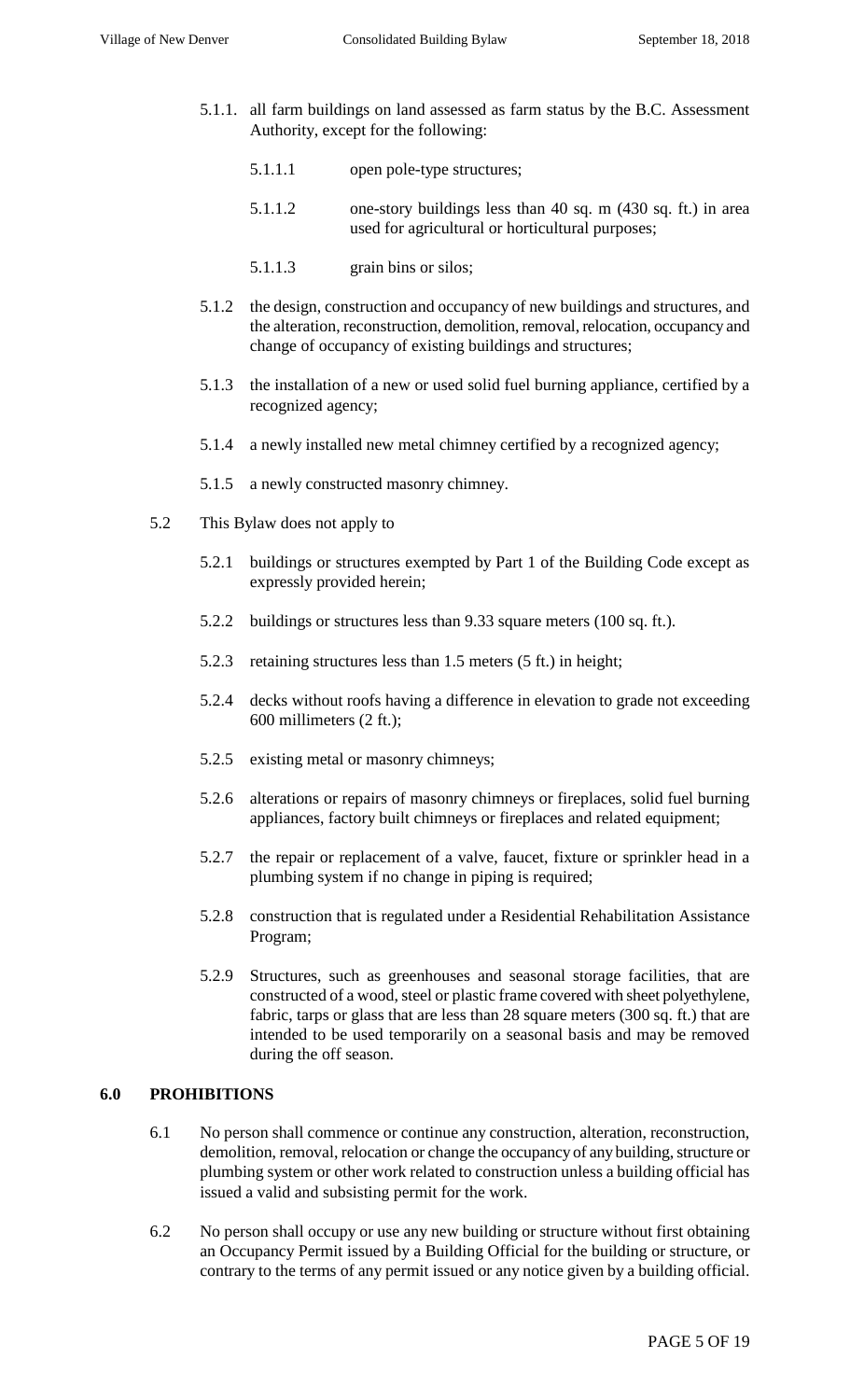- 6.3 No person shall knowingly submit false or misleading information to a building official in relation to any permit application or construction undertaken pursuant to this Bylaw.
- 6.4 No person shall, unless authorized by a building official, reverse, alter, deface, cover, remove or in any way tamper with any notice, permit or certificate posted upon or affixed to a building or structure pursuant to this Bylaw.
- 6.5 No person shall do any work that is substantially at variance with the accepted design or plans of a building, structure or other works for which a permit has been issued, unless a building official has accepted that variance.
- 6.6 No person shall obstruct the entry on property of a building official or other authorized official of the Village in the administration of this Bylaw.

# **7.0 BUILDING OFFICIALS**

- 7.1 A building official may
	- 7.1.1 administer this Bylaw;
	- 7.1.2 keep records of permit applications, permits, notices and orders issued, inspections and tests made, and retain copies of all documents related to the administration of this Bylaw or make microfilm or digital copies of such documents; and
	- 7.1.3 establish, if requested to do so, whether the methods or types of construction and types of materials used in the construction of a building or structure for which a permit is sought under this Bylaw substantially conform to the requirements of the Building Code.
- 7.2 A building official
	- 7.2.1 may enter any land, building, structure, or premises at any reasonable time for the purpose of ascertaining that the terms of this Bylaw are being observed;
	- 7.2.2 where any residence is occupied, shall obtain the consent of the occupant or provide written notice to the occupant 24 hours in advance of entry; and
	- 7.2.3 shall carry proper credentials confirming the officials=s status as a Village building official.
- 7.3 A building official may order the suspension or correction of any work that contravenes the Building Code or this Bylaw, if the contravention is revealed to the building official on a visual inspection made during the course of carrying out that official=s duties. For the purpose of this subsection, the building official is not obliged to require any work to be uncovered or removed in order to determine if there is a contravention.

### **8.0 APPLICATIONS**

- 8.1 Unless the work is exempted under Section 5.0 of this Bylaw, every person must apply for and obtain from the Village a
	- 8.1.1 building permit before constructing or altering a building or structure;
	- 8.1.2 building permit before installation of a Manufactured Home or Modular Home;
	- 8.1.3 plumbing permit before installation, alteration or remodelling of any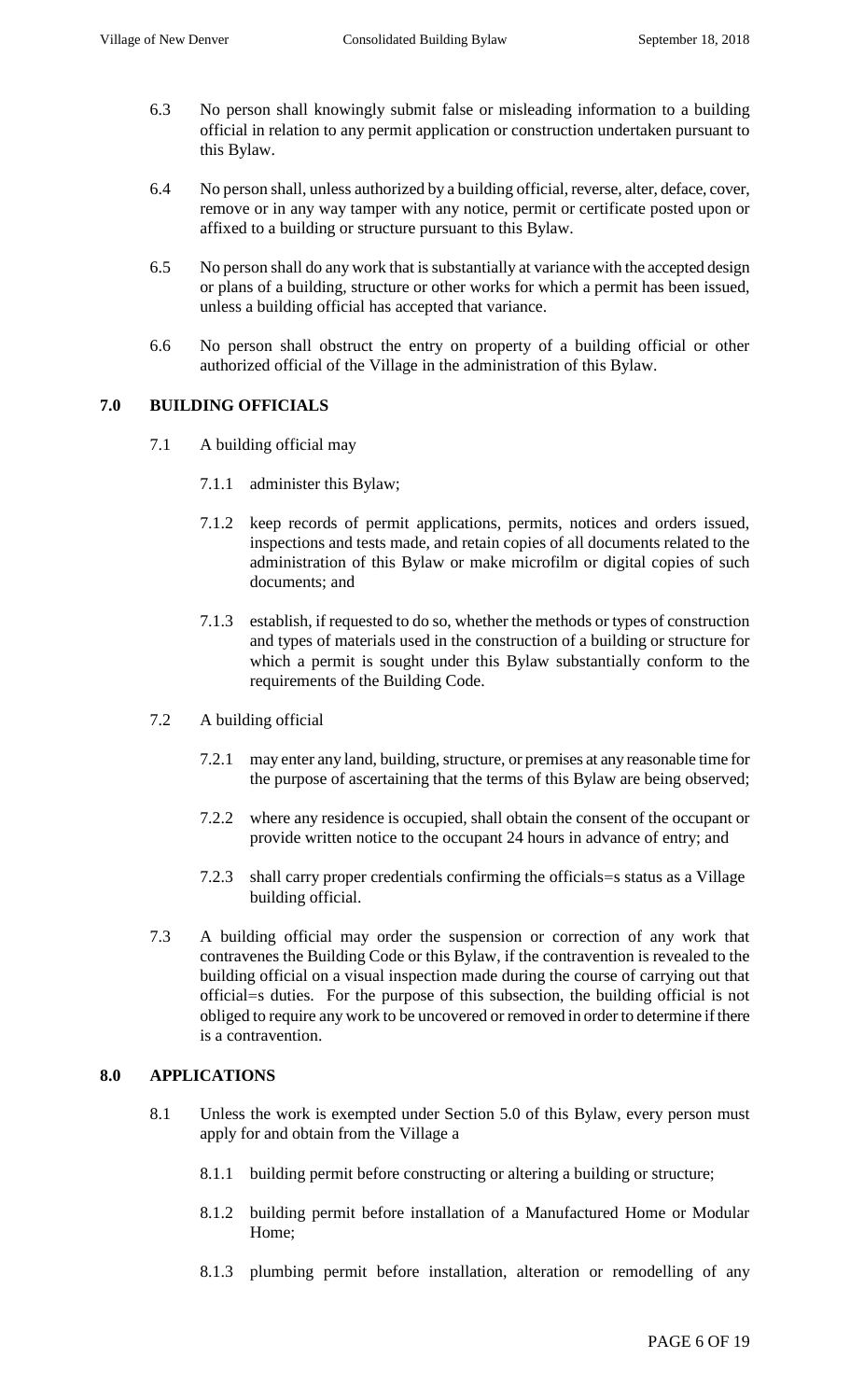plumbing is undertaken;

- 8.1.4 building permit before installation of a pool;
- 8.1.5 building permit before moving a building or structure;
- 8.1.6 building permit before demolition of all residential buildings and all other buildings in excess of 300 meters squared (3,330. sq. ft.);
- 8.1.7 building permit prior to the construction, alteration or installation of a masonry fireplace or the installation of a wood burning appliance or chimney;
- 8.2 An application made for building permits and all other permits issued under this Bylaw must be in the form provided by the Village.
- 8.3 All plans submitted with permit applications must bear the name and address of the designer of the building or structure.
- 8.4 For each building, structure or plumbing system to be constructed on a site, the owner must obtain a separate building permit and be assessed a separate building permit fee based on the value of that building or structure as determined in accordance with Schedule "A" to this Bylaw.

#### **9.0 APPLICATIONS FOR COMPLEX BUILDINGS**

- 9.1 An application for a building permit with respect to a complex building must
	- 9.1.1 be made in the form provided by the Village and signed by the owner making the application or a signing officer if the owner is a corporation;
	- 9.1.2 be accompanied by the owner's acknowledgment of responsibility and undertakings made in the form provided by the Village, signed by the owner, or a signing officer if the owner is a corporation;
	- 9.1.3 include a copy of a title search, accompanied by referenced covenants, made within 30 days of the date of the application;
	- 9.1.4 state the intended use of the building;
	- 9.1.5 include a site plan prepared by a British Columbia Land Surveyor or by a registered professional showing
		- 9.1.5.1 the bearing and dimensions of the parcel taken from the registered subdivision plan;
		- 9.1.5.2 the legal description and civic address of the parcel;
		- 9.1.5.3 the location and dimensions of all statutory rights of way, easements and setback requirements when required by the building official;
		- 9.1.5.4 the location and dimensions of all existing and proposed buildings or structures on the parcel;
		- 9.1.5.5 setbacks to the natural boundary of any lake, swamp, pond or watercourse where the Village's land use regulations establish siting requirements related to flooding;
		- 9.1.5.6 the existing and finished ground levels to an established datum at or adjacent to the site and the geodetic elevation of the underside of the floor system of a building or structure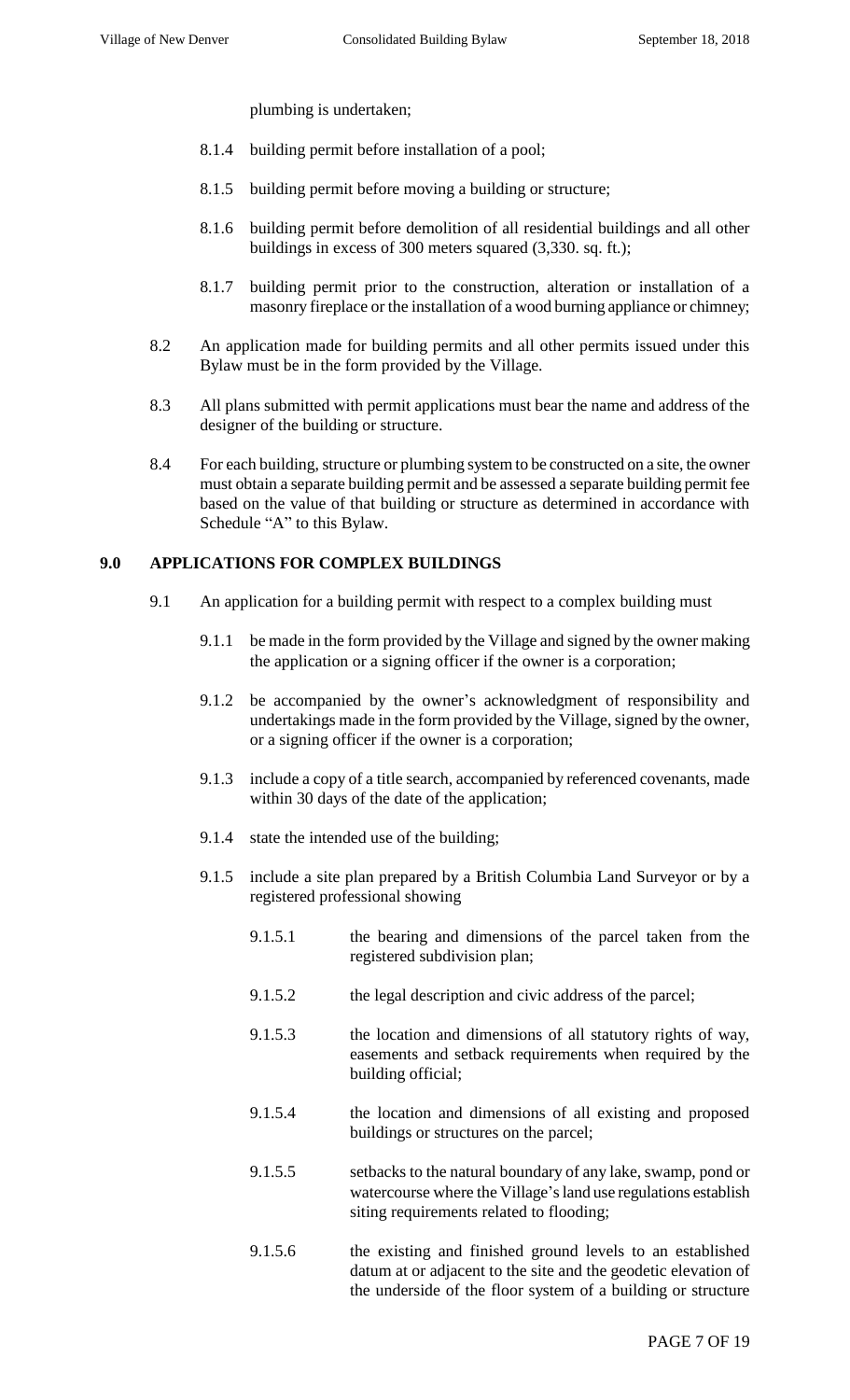where the Village's land use regulations establish siting requirements related to minimum Floor elevation; and

- 9.1.5.7 the location, dimension and gradient of parking and driveway access;
- 9.1.6 contain sufficient information on building plans to determine compliance with this bylaw, such as
	- 9.1.6.1 floor plans showing
		- (I) the dimensions and uses of all areas,
		- (ii) the location, size and swing of doors,
		- (iii) the location, size and opening of windows,
		- (iv) floor, wall, and ceiling finishes,
		- (v) plumbing fixtures
		- (vi) structural elements, and
		- (vii) stair dimensions;
	- 9.1.6.2 a cross section through the building or structure illustrating foundations, drainage, ceiling heights and construction systems;
	- 9.1.6.3 elevations of all sides of the building or structure showing finish details, roof slopes, windows, doors, and finished grade;
	- 9.1.6.4 cross-sectional details drawn at an appropriate scale and at sufficient locations to illustrate that the building or structure substantially conforms to the Building Code;
	- 9.1.6.5 copies of approvals, including, without limitation, highways access permits when required by the Ministry of Highways and Ministry of Health application approval;
	- 9.1.6.6 letters of assurance in the form of Schedule "A" as referred to in Section 2.6 of Part 2 of the Building Code, signed by the owner, or a signing officer of the owner if the owner is a corporation, and the coordinating registered professional.
	- 9.1.6.7 letters of assurance in the form of Schedules B-1 and B-2 as referred to in Section 2.6 of Part 2 of the Building Code, each signed by such registered professionals as the building official or Building Code may require to prepare the design for and conduct field reviews of the construction of the building or structure;
	- 9.1.6.8 two sets of drawings at a suitable scale of the design prepared by each registered professional and including the information set out in Sentences 9.1.6.1 - 9.1.6.3 of the bylaw.
- 9.2 In addition to the requirements of Subsection 9.1, the following may be required by a building official to be submitted with a building permit application for the construction of a complex building where the complexity of the proposed building or structure or siting circumstances warrant:
	- 9.2.1 site servicing drawings, including sufficient detail of off-site services to indicate locations at the property line, prepared and sealed by a registered professional;
	- 9.2.2 a section through the site showing grades, buildings, structures, parking areas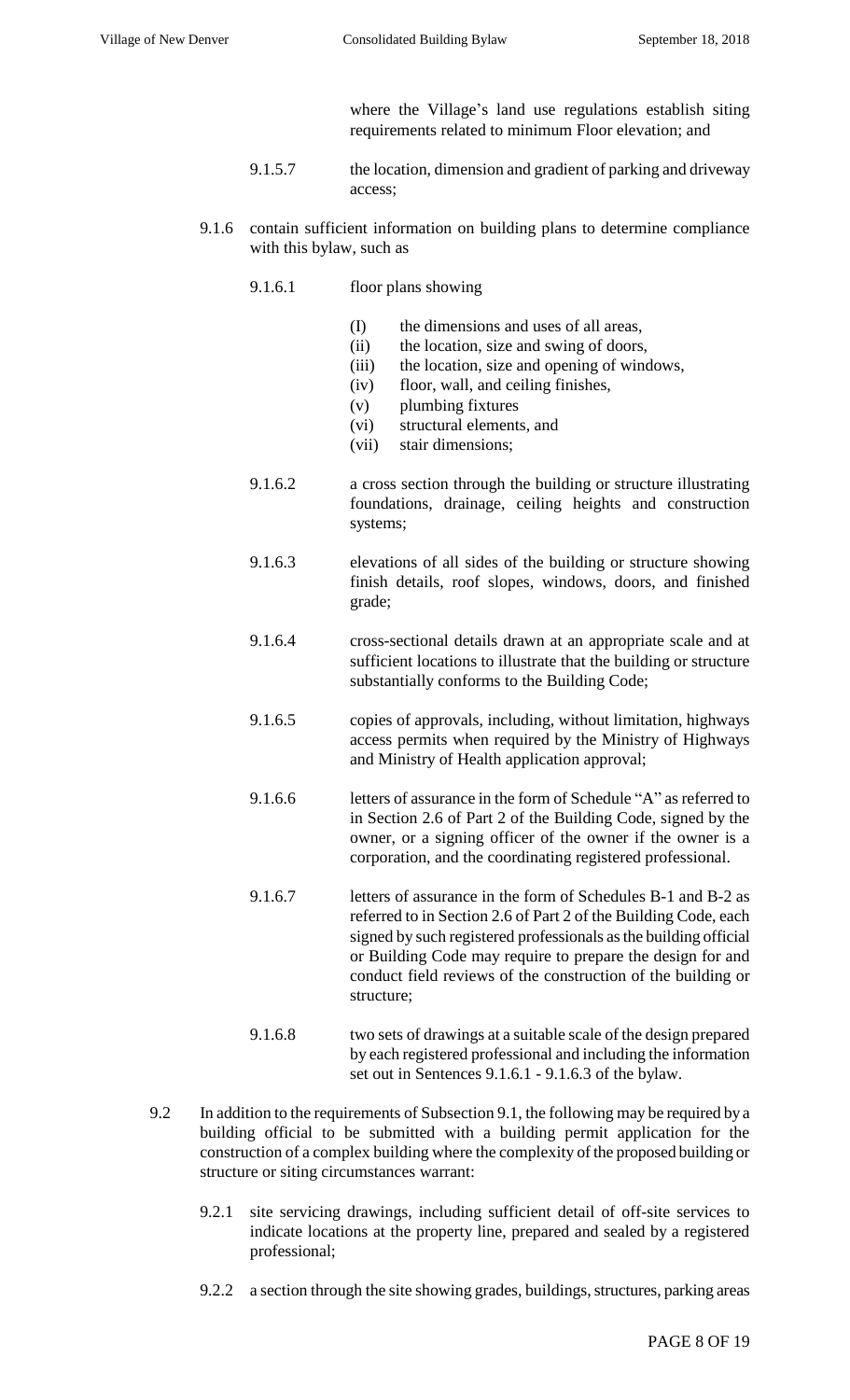and driveways;

9.2.3 any other information required by the building official or the Building Code to establish substantial compliance with this Bylaw, the Building Code and other bylaws and enactments relating to the building or structure.

#### **10.0 APPLICATIONS FOR STANDARD BUILDINGS**

- 10.1 An application for a building permit with respect to a standard building must
	- 10.1.1 be made on the form provided by the Village and signed by the owner making the application, or a signing officer if the owner is a corporation;
	- 10.1.2 be accompanied by the owner's acknowledgment of responsibility and undertakings made in the form provided by the Village, signed by the owner, or a signing officer if the owner is a corporation;
	- 10.1.3 include a copy of a title search, accompanied by referenced covenants, made within 30 days of the date of the application;
	- 10.1.4 state the intended use of the building;
	- 10.1.5 include a site plan showing
		- 10.1.5.1 the bearing and dimensions of the parcel taken from the registered subdivision plan;
		- 10.1.5.2 the legal description and civic address of the parcel;
		- 10.1.5.3 the location and dimensions of all statutory rights of way, easements and setback requirements when required by the building official;
		- 10.1.5.4 the location and dimensions of all existing and proposed buildings or structures on the parcel;
		- 10.1.5.5 setbacks to the natural boundary of any lake, swamp, pond or watercourse where the Village of New Denver's land use regulations establish siting requirements related to flooding;
		- 10.1.5.6 the existing and finished ground levels to an established datum at or adjacent to the site and the geodetic elevation of the underside of the floor system of a building or structure where the Village of New Denver's land use regulations establish siting requirements related to minimum floor elevation; and
		- 10.1.5.7 the location, dimension and gradient of parking; unless a building official has waived the requirements for a site plan, in whole or in part, in circumstances where the permit is sought for the repair or alteration of an existing building or structure.
	- 10.1.6 contain sufficient information on building plans to determine compliance with this bylaw, such as
		- 10.1.6.1 floor plans showing
			- (I) the dimensions and uses of all areas;
			- (ii) the dimensions and height of crawl and roof spaces;
			- (iii) the location, size and swing of doors;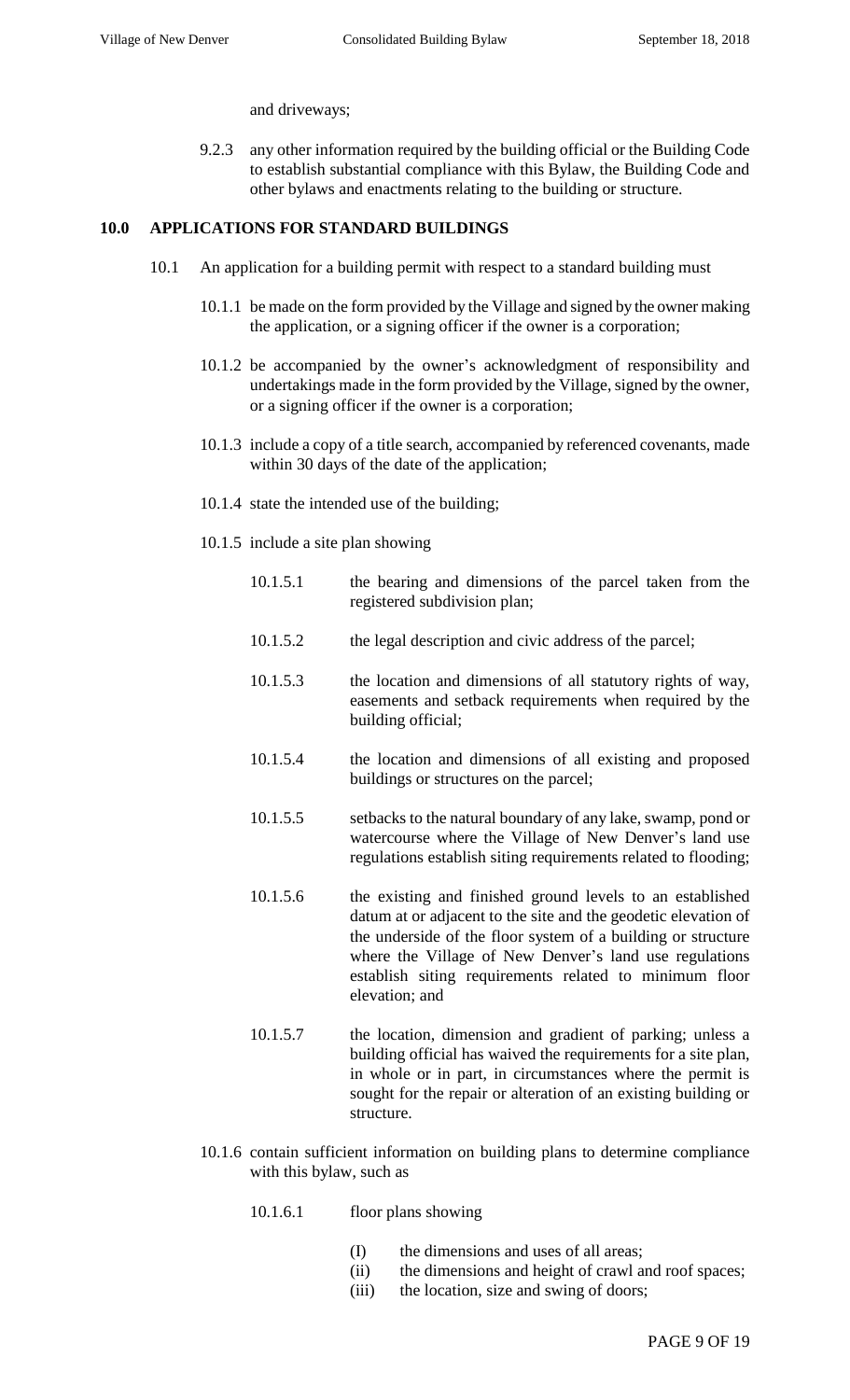- (iv) the location, size and opening of windows;
- (v) floor, wall, and ceiling finishes;
- (vi) plumbing fixtures; structural elements; and
- (vii) stair dimensions
- 10.1.6.2 a cross section through the building or structure illustrating foundations, drainage, ceiling heights and construction systems;
- 10.1.6.3 elevations of all sides of the building or structure showing finish details, roof slopes, windows, doors, and finished grade;
- 10.1.6.4 cross-section details drawn at an appropriate scale and at sufficient locations to illustrate that the building or structure substantially conforms to the Building Code;
- 10.1.6.5 copies of approvals including, without limitation, highway access permits, when required by the Ministry of Highways, and Ministry of Health application approval;
- 10.1.6.6 a foundation design prepared by a registered professional in accordance with Section 4.2 of Part 4 of the Building Code, accompanied by letters of assurance in the form of schedules B-1 and B-2 as referred to in Section 2.6 of Part 2 of the Building Code, signed by the registered professional; and
- 10.1.6.7 two sets of drawings at a suitable scale of the design including the information set out in Sentences 10.1.6.1 - 10.1.6.4 of this Bylaw.
- 10.1.7 The requirements of Sentence 10.1.6.6 may be waived by a building official in circumstances where the building official has required a professional engineer's report and the building permit is issued in accordance with Section 56(1) of the Community Charter.
- 10.1.8 The requirements of Sentence 10.1.6.6 may be waived by a building official if documentation, prepared and sealed by a registered professional, is provided assuring that the foundation design substantially complies with Subsection 9.4.4 of Part 9 of the Building Code and the foundation excavation substantially complies with Section 9.12 of Part 9 of the Building Code.
- 10.1.9 The requirements of 10.1.6.6 may be waived by the building official if the footings and foundation for the proposed building or structure are installed in compliance with Section 9.15 of part 9 of the Building Code.
- 10.2 In addition to the requirements of Subsection 10.1, the following may be required by a building official to be submitted with a building permit application for the construction of a standard building where the project involves two or more buildings, which in the aggregate total more than 1000 square meters, or two or more buildings that will contain four or more dwelling units, or otherwise where the complexity of the proposed building or structure or siting circumstances warrant:
	- 10.2.1 site servicing drawings, including sufficient detail of off-site services to indicate locations at the property line, prepared and sealed by a registered professional;
	- 10.2.2 a section through the site showing grades, buildings, structures, parking areas and driveways;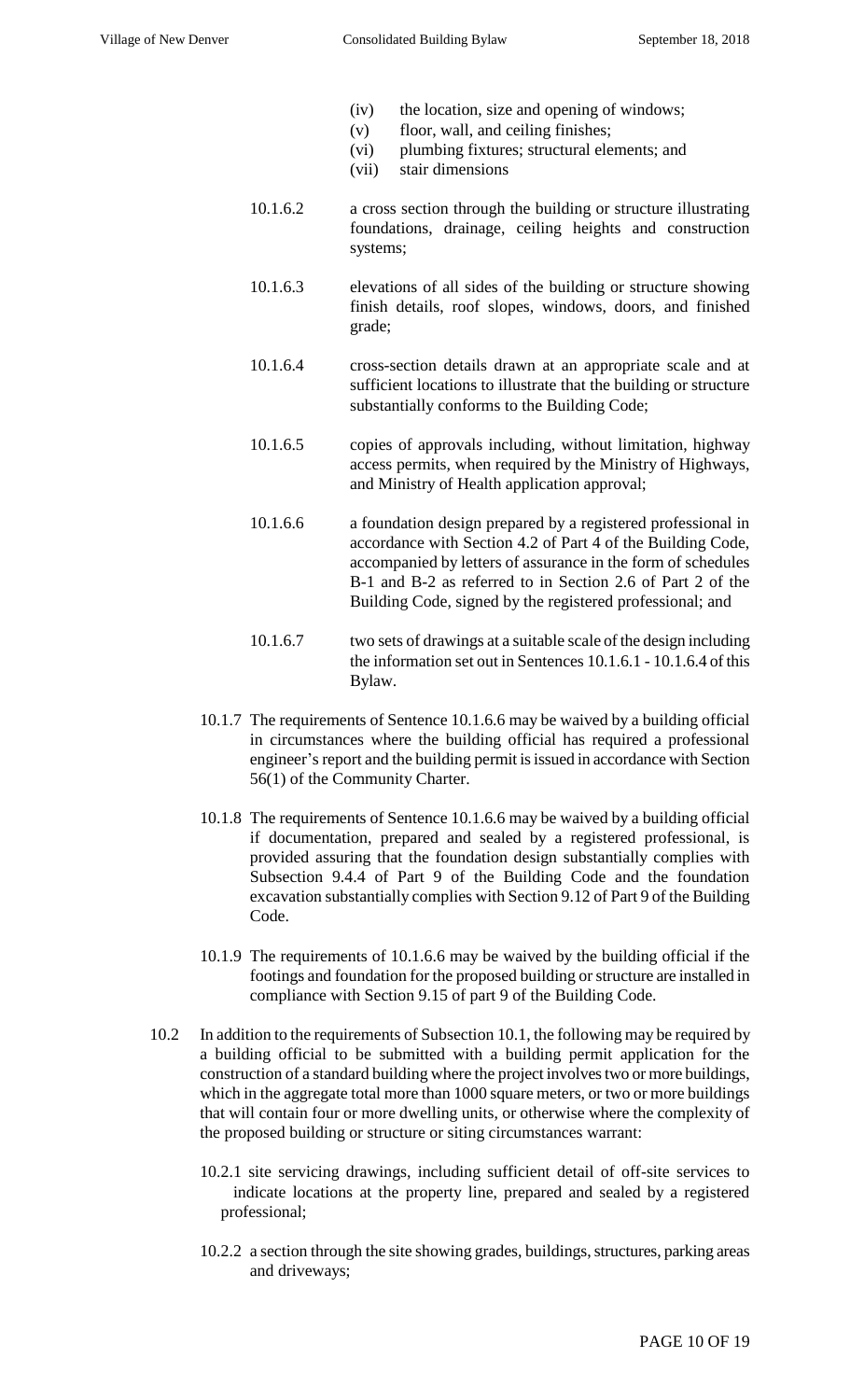- 10.2.3. a roof plan and roof height calculation;
- 10.2.4 structural, electrical, mechanical, plumbing or fire suppression drawings prepared and sealed by a registered professional;
- 10.2.5 letters of assurance in the form of Schedules B-1 and B-2 as referred to in Section 2.6 of Part 2 of the Building Code, signed by a registered professional;
- 10.2.6 any other information required by the building official or the Building Code to establish substantial compliance with this Bylaw, the Building Code and other Bylaws and enactments relating to the building or structure.
- 10.2.7 a building official may waive the requirements of Sentence 10.1.6.6 of this bylaw if:
	- 10.2.7.1 the Standard Building and the building site that are the subject of the building permit application meet all the criteria contained in Section 9.15 of Part 9 of the Building Code, and
	- 10.2.7.2 the design and construction of the foundation of the building conform to the requirements of Subsections 9.15.2 to 9.15.6 both inclusive, of the Building Code.
- 10.2.8 If, once the permit has been issued, the criteria and requirements referred to in Sentence 10.2.7.1 and 10.2.7.2 are not complied with, the building official may take one or more of the following actions or any other action deemed necessary:
	- 10.2.8.1 revoke the permit
	- 10.2.8.2 refuse to permit occupancy of the building
	- 10.2.8.3 impose the requirements of Sentence 10.1.6.6 of this bylaw.

#### **11.0 PROFESSIONAL PLAN CERTIFICATION**

- 11.1 The letters of assurance in the form of Schedules B-1 and B-2 referred in Section 2.6 of Part 2 of the Building Code and provided pursuant to Sentences 9.1.6.7 and 10.1.6.6, Article 10.2.5, and Subsection 16.1 of this Bylaw are relied upon by the Village of New Denver and its building officials as certification that the design and plans to which the letters of assurance relate comply with the Building Code and other applicable enactments relating to safety of the building.
- 11.2 A building permit issued for the construction of a complex building, or for a standard building for which a building official required professional design pursuant to Article 10.2.4 and letters of assurance pursuant to Article 10.2.5 and Sentence 9.1.6.7 of this Bylaw must be in the form provided by the Village of New Denver.
- 11.3 A building permit issued pursuant to Subsection 11.2 of this Bylaw must include a notice to the owner that the building permit is issued in reliance upon certification of the registered professionals that the design and plans submitted in support of the application for the building permit comply with the Building Code and other applicable enactments relating to safety.
- 11.4 When a building permit is issued in accordance with Subsection 11.2 of this Bylaw the permit fee must be reduced by 5% of the fees payable, up to a maximum reduction of \$500.00 (five hundred dollars).

#### **12.0 FEES AND CHARGES**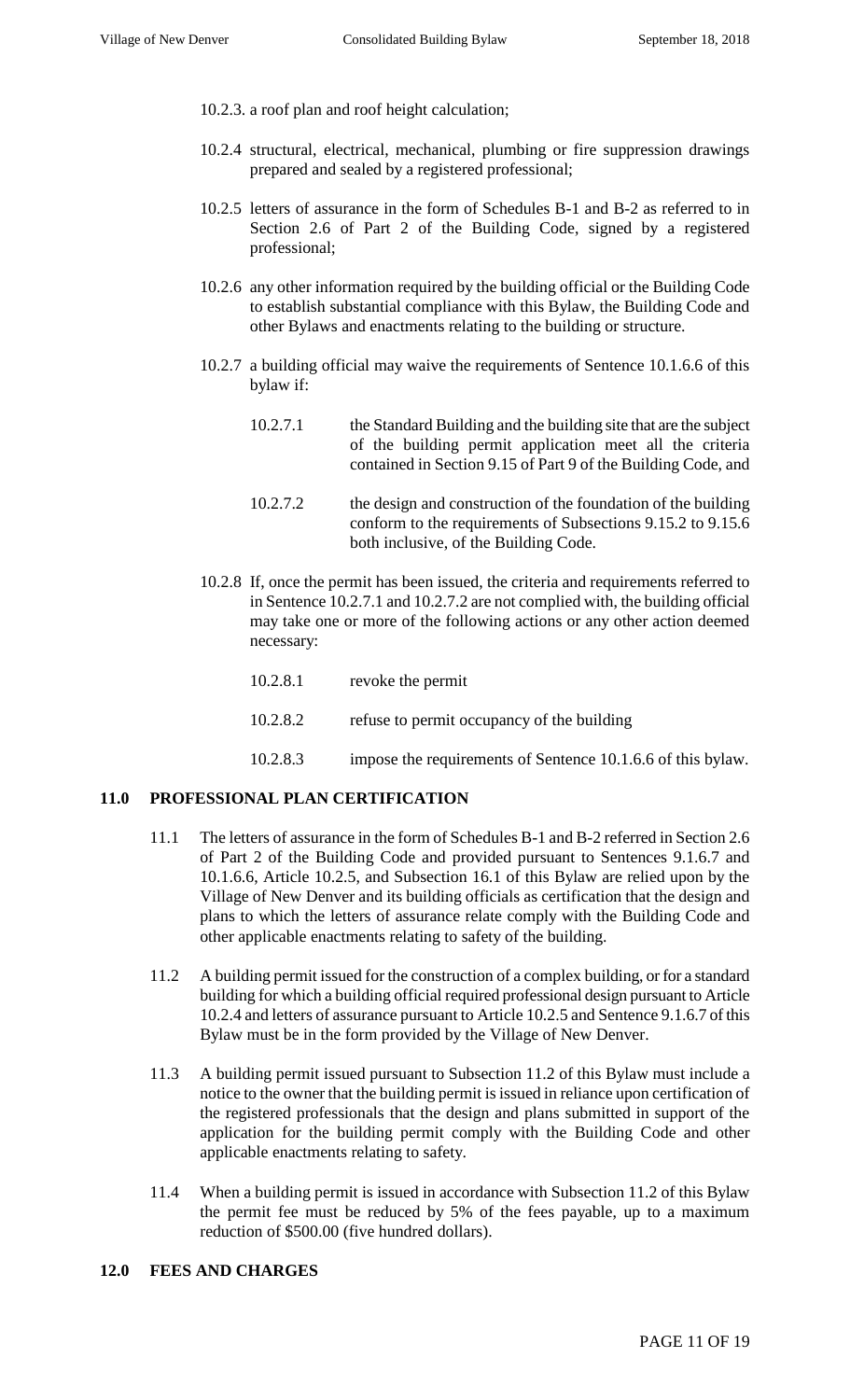- 12.1 In addition to applicable fees and charges required under other Bylaws, a permit fee, calculated in accordance with Schedule "A" to this Bylaw, must be paid in full prior to issuance of any permit under this Bylaw.
- 12.2 For complex buildings an application made for a building permit must be accompanied by the appropriate plan-check deposit fee prescribed in Schedule "A" to this Bylaw, which is non-refundable and must be credited against the building permit fee when the permit is issued.
- 12.3 When an application is cancelled the plans and related documents submitted with the application may be destroyed.
- 12.4 The owner may obtain a refund of the building permit fees paid as prescribed in Schedule "A" to this Bylaw.
- 12.5 Where, due to non-compliance with this Bylaw, more than two inspections are necessary when one inspection is normally required, for each inspection after the second inspection, a re-inspection charge as prescribed in Schedule "A" to this Bylaw must be paid prior to each additional inspection being performed.

#### **13.0 BUILDING PERMITS**

- 13.1 When
	- 13.1.1 a completed application including all required supporting documentation has been submitted;
	- 13.1.2 the owner or his or her representative has paid all applicable fees set out in Subsection 12.1 of this Bylaw;
	- 13.1.3 the owner or his or her representative has paid all charges and met all requirements imposed by any other enactment or bylaw; and
	- 13.1.4 no covenant, agreement, or regulation in favour of the Village of New Denver, or bylaw of the Village of New Denver or other enactment authorizes the permit to be withheld;

a building official must issue the permit for which the application is made.

13.2 When the application is in respect of a building that includes, or will include, a residential occupancy, the building permit must not be issued unless the owner provides evidence pursuant to section 30(1) of the Homeowner Protection Act that the proposed building

13.2.1 is covered by home warranty insurance, and

13.2.2 the constructor is a licenced residential builder.

- 13.3 Subsection 13.2 of the Bylaw does not apply if the owner or constructor is not required to be licenced and to obtain home warranty insurance in accordance with Sections 20(1) or 30(1) of the Homeowner Protection Act.
- 13.4 Every permit is issued upon the condition that the permit shall expire and the rights of the owner under the permit shall terminate if
	- 13.4.1 the work authorized by the permit is not commenced with 6 months from the date of issuance of the permit;
	- 13.4.2 the work is discontinued for a period of 12 (twelve) months; or
	- 13.4.3 the work is not completed within 36 months (3 years) from the date of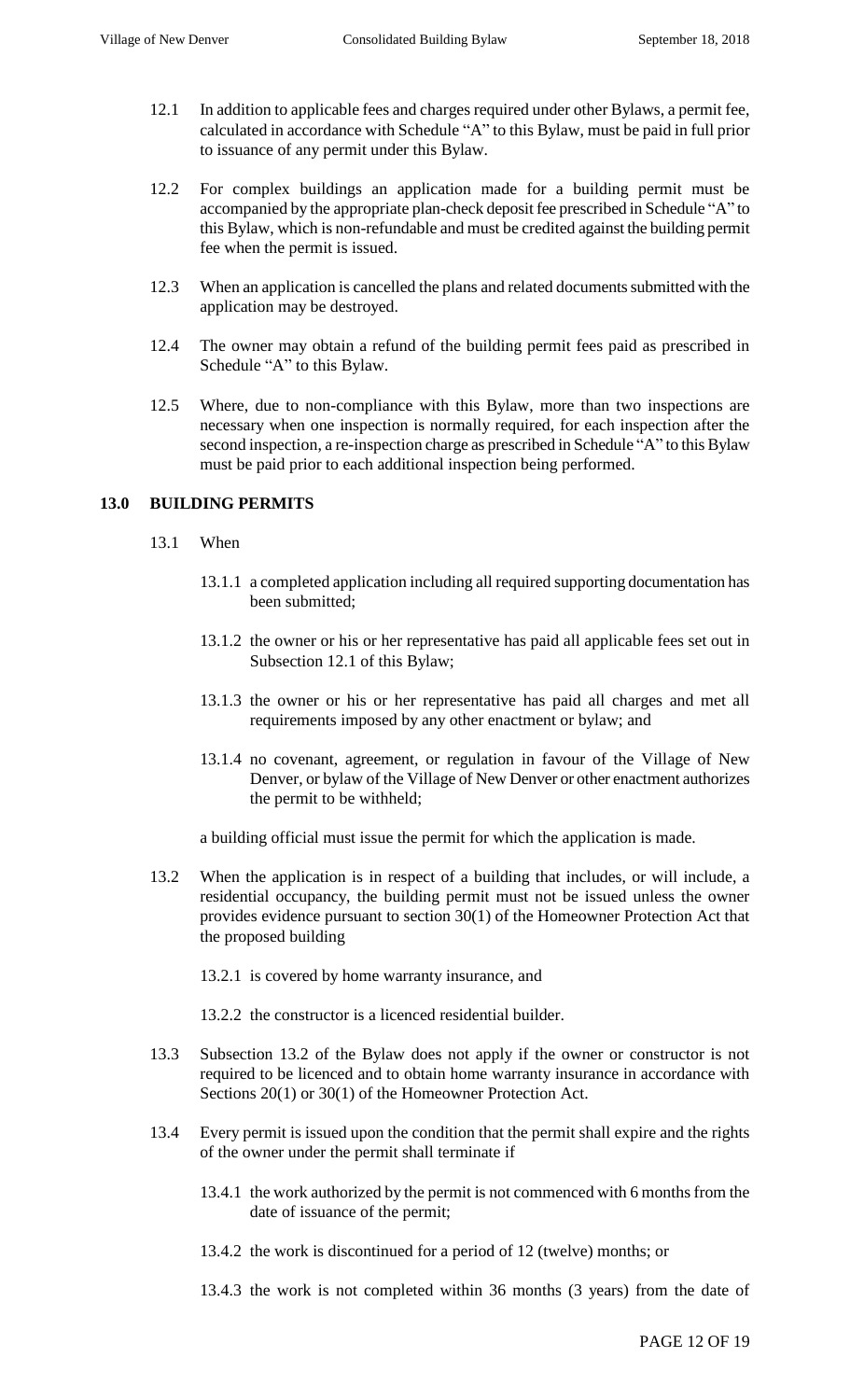issuance of the permit.

13.5 An owner may apply for and the building official may issue a renewal of a building permit for a period of not more than one year. A renewal fee is payable as required under the Regional District of Central Kootenay Fee Schedule.

13.5.1 A permit may be renewed only one time under Subsection 13.5.

- 13.6 A building official may extend the period of time set out under Articles 13.4.1 and 13.4.2 where construction has not commenced or where construction has been discontinued due to adverse weather, strikes, material or labour shortages, or similar hardship beyond the owner's control.
- 13.7 A building official may issue a building permit for a portion of a building or structure before the design, plans and specifications for the entire building or structure have been accepted, provided sufficient information has been provided to the Village of New Denver to demonstrate to the building official that the portion authorized to be constructed substantially complies with this and other applicable Bylaws and the permit fee applicable to that portion of the building or structure has been paid. The issuance of the permit notwithstanding, the requirements of this Bylaw apply to the remainder of the building or structure as if the permit for the portion of the building or structure referred to in the previous sentence had not been issued.

#### **14.0 DISCLAIMER OF WARRANTY OR REPRESENTATION**

14.1 Neither the issuance of a permit under this Bylaw, the review and acceptance of the design, drawings, plans or specifications, nor inspections made by a building official shall constitute a representation or warranty that the Building Code or the Bylaw have been complied with or the building or structure meets any standard of materials or workmanship, and no person shall rely on any of those acts as establishing compliance with the Building Code or this Bylaw or any standard of construction.

# **15.0 CLIMATIC AND GEOLOGICAL DATA**

15.1 Climatic data for the design of buildings in the Village of New Denver are deemed to be:

#### DESIGN TEMPERATURE

| January<br>January<br>July<br>July       | 2.5% design temperature<br>1% design temperature<br>2.5% dry bulb temperature | 2.5% wet bulb temperature            | $-24C$<br>$-26C$<br>33C<br>19C |
|------------------------------------------|-------------------------------------------------------------------------------|--------------------------------------|--------------------------------|
| Degree days below 18C                    |                                                                               | 4,303                                |                                |
|                                          | <b>PRECIPITATION</b>                                                          |                                      |                                |
| Fifteen (15) minute rain<br>One day rain |                                                                               | 10 <sub>mm</sub><br>66 <sub>mm</sub> |                                |
|                                          | <b>MAXIMUM GROUND SNOWLOAD</b>                                                |                                      |                                |
| New Denver                               | (adjacent)                                                                    | 3.6 kPa                              | 75 P.S.F.                      |
| *Associated Rain Load S                  |                                                                               | $0.1$ kPa                            |                                |
|                                          |                                                                               |                                      |                                |

#### HOURLY WIND PRESSURES

| Probability | 1/10 | .24 kPa |
|-------------|------|---------|
|-------------|------|---------|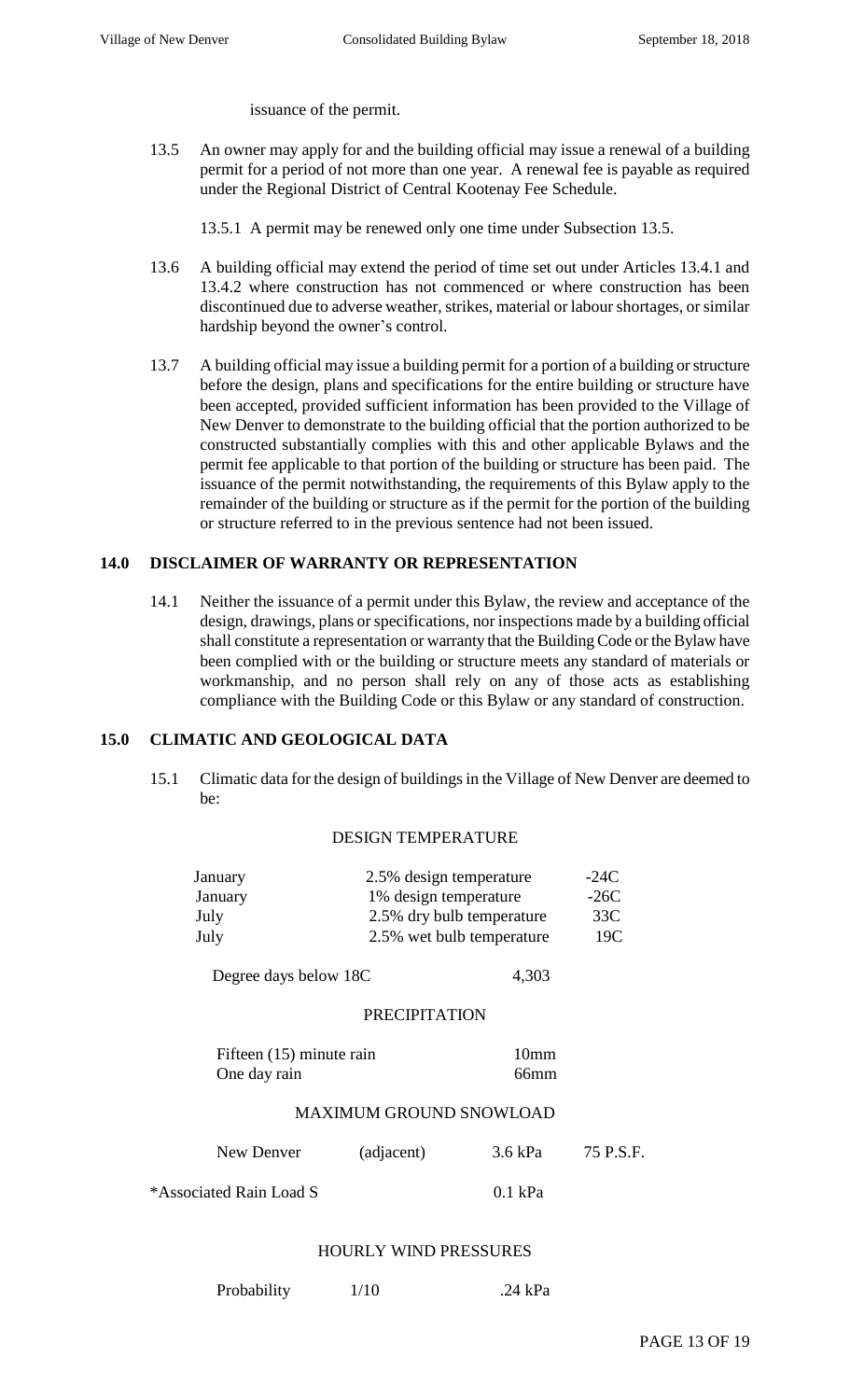| 1/30  | .30 kPa |
|-------|---------|
| 1/100 | .39 kPa |

#### SEISMIC DATA

| <b>Zone Acceleration</b> | 1.00 |
|--------------------------|------|
| Zone Velocity            | 1.00 |
| Zone Velocity Ratio (V)  | 0.05 |

# **16.0 PROFESSIONAL DESIGN AND FIELD REVIEW**

- 16.1 When a building official considers that the site conditions, size or complexity of a development or an aspect of a development warrant, he or she may require that a registered professional provide design and plan certification and field review by means of letters of assurance in the form of Schedules B-1, B-2 and C-B referred to in Section 2.6 of Part 2 of the Building Code.
- 16.2 Prior to the issuance of a final inspection report for a complex building, or standard building in circumstances where letters of assurance have been required in accordance with Sentences 9.1.6.7 and 10.1.6.6, Article 10.2.5 or Subsection 16.1 of this Bylaw, the owner must provide the Regional District with letters of assurance in the form of Schedules C-A or C-B, as is appropriate, referred to in Section 2.6 of Part 2 of the Building Code.
- 16.3 When a registered professional provides letters of assurance in accordance with Sentences 9.1.6.7, 10.1.6.6, Article 10.2.5, or Subsections 16.1 or 16.2 of this Bylaw, the registered professional must also provide proof of professional liability insurance/errors and omissions to the building official in the form provided by the Village of New Denver.

#### **17.0 RESPONSIBILITIES OF THE OWNER**

- 17.1 Every owner must ensure that all construction complies with the Building Code, this Bylaw and other applicable enactments respecting safety.
- 17.2 Every owner to whom a permit is issued must, during construction,
	- 17.2.1 post and maintain the permit in a conspicuous place on the property in respect of which the permit was issued;
	- 17.2.2 keep a copy of the accepted designs, plans and specifications on the property; and
	- 17.2.3 post the civic address on the property in a location visible from any adjoining streets.

#### **18.0 INSPECTIONS**

- 18.1 When a registered professional provides letters of assurance in accordance with Sentences 9.1.6.7, 10.1.6.6, Article 10.2.5, or Subsections 16.1 or 16.2 of this Bylaw, the village will rely solely on field reviews undertaken by the registered professional and the letters of assurance submitted pursuant to this Bylaw as assurance that the construction substantially conforms to the design and that the construction substantially complies with the Building Code, this Bylaw and other applicable enactments respecting safety.
- 18.2 Notwithstanding Subsection 18.1 of this Bylaw, a building official may attend the site from time to time during the course of construction to ascertain that the field reviews are taking place and to monitor the field reviews undertaken by the registered professionals.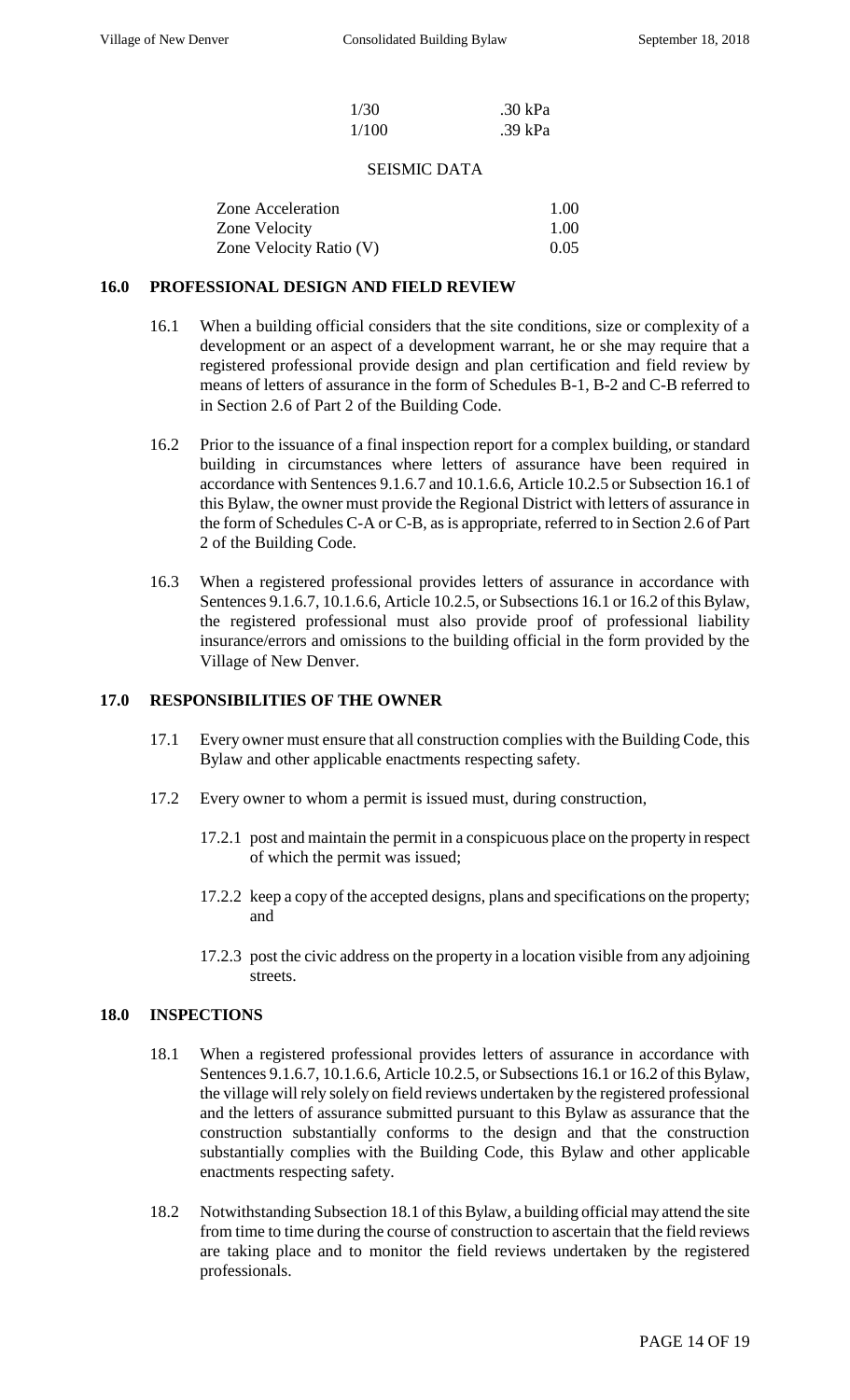- 18.3 A building official may attend periodically at the site of the construction of standard buildings or structures to ascertain whether health and safety aspects of the work are being carried out in substantial conformance with those portions of the Building Code, this Bylaw and any other applicable enactment concerning safety.
- 18.4 The owner or his or her representative shall give at least 72 hours notice to the village when requesting an inspection and shall obtain an inspection and receive a building official's acceptance of the following aspects of the work prior to concealing it:

**SITING:** After siting of the building and formwork for the foundation footings is completed, but prior to the pouring of concrete. The building official may require the owner to provide a building location survey certificate if building setbacks from property lines cannot be adequately or accurately determined.

#### **DAMP-PROOFING AND FOUNDATION PERIMETER DRAINAGE**;

After foundation damp-proofing and perimeter drainage piping installations have been completed, including drain rock but before backfilling.

#### **PLUMBING**:

i.**UNDERSLAB**: After underslab drain and water distribution piping has been installed, with test applied but before covering.

ii.**ROUGH-IN**: After drain waste and vent, and water distribution piping has been installed, with test applied but before covering.

**FRAMING**: When framing, sheathing and roofing of the building have been completed and the electrical, mechanical and plumbing rough-ins have been completed but before installing any insulation or vapour barrier materials or otherwise covering.

#### **MASONRY FIREPLACE**:

i.**FIRST INSPECTION**: Installation of first flue liner above smoke chamber. ii.**SECOND INSPECTION**: Chimney cap, but **PRIOR** to installing.

**SOLID FUEL BURNING APPLICANCE**: When the appliance and the chimney are installed, but **PRIOR** to using. The chimney must not be concealed for inspection purposes.

**INSULATION**: After all thermal and acoustic insulation materials, vapour barrier and fire stopping components have been installed and the building is ready to have interior finishes installed but before covering. The exterior sheathing membrane shall be completed as required to prevent the wetting of the insulated wall cavity.

**OCCUPANCY: PRIOR** to occupying a new building. Health and Safety aspects of the building regulations must be completed at this time or a Conditional Occupancy Permit will be issued. The conditional items on the Occupancy Permit will be required to be completed within a specified time.

**FINAL**: When the building or portion of new construction has been completed and all previous inspection deficiencies have been corrected.

**OTHER INSPECTIONS:** As directed by the Building Official to ascertain compliance with this bylaw.

- 18.5 No aspect of the work referred in Subsection 18.4 of this Bylaw may be concealed until a building official has accepted it in writing.
- 18.6 The requirements of Subsection 18.4 of the Bylaw do not apply to any aspect of the work that is the subject of a registered professional's letter of assurance provided in accordance with Sentences 9.1.6.7, 10.1.6.6, Article 10.2.5, and Subsection 16.1 or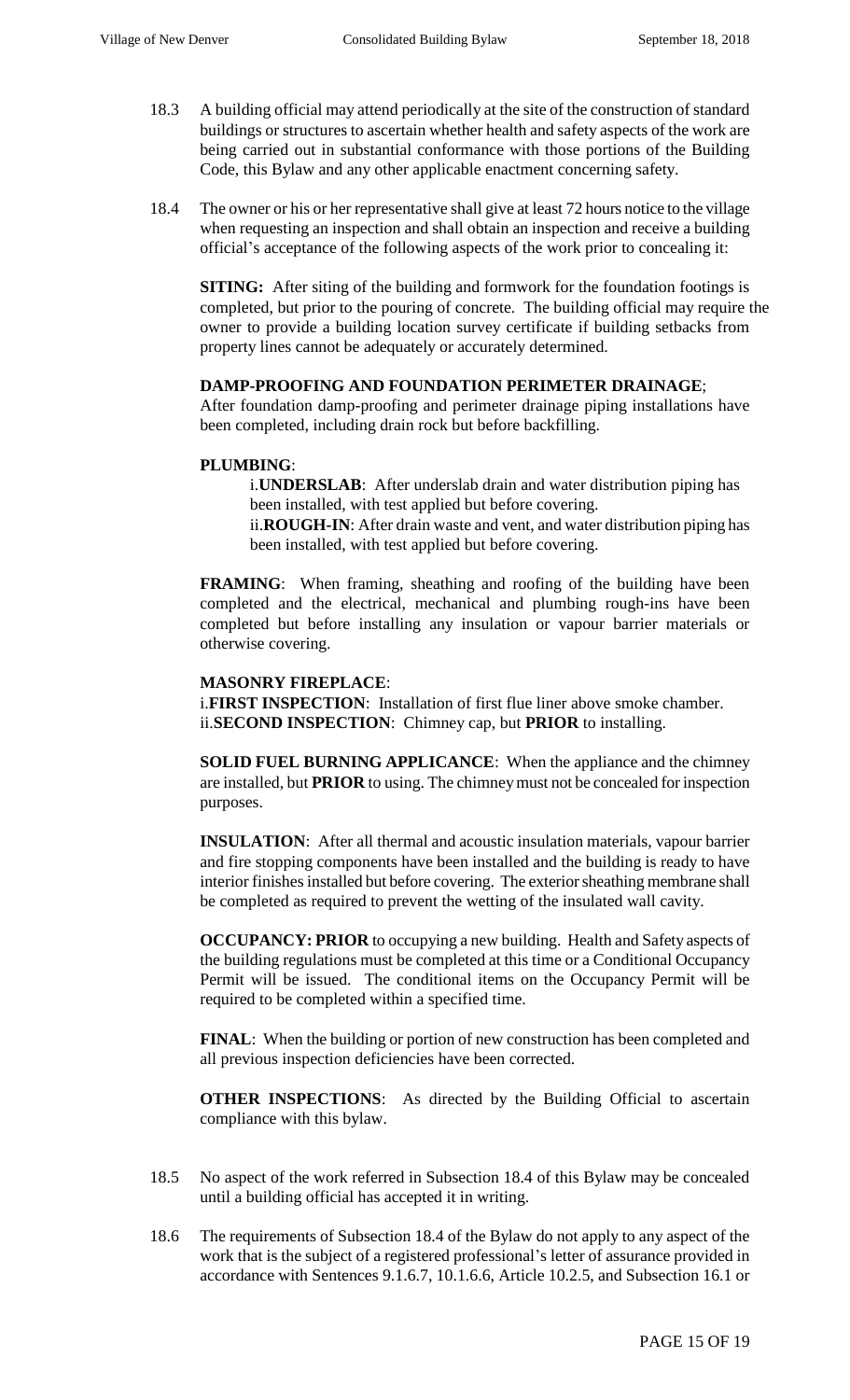16.2 of this Bylaw.

18.7 The building official may require that the owner submit a building location survey certificate at the footing/foundation formwork stage of construction, prior to pouring concrete. He may withhold authorizing the continuation of construction by posting a "STOP WORK" notice until a survey certificate is submitted that confirms that the building location complies with all applicable regulations and bylaws.

#### **19.0 OCCUPANCY PERMIT**

- 19.1 No person may occupy a new **building** or **structure** or part of a new **building** or **structure** until an **Occupancy Permit** has been issued in the form accepted by the Village.
- 19.2 An **Occupancy Permit** must not be issued unless:
	- 19.2.1 all letters of assurance have been submitted when required in accordance with this bylaw.
	- 19.2.2 all aspects of work requiring inspection and acceptance pursuant to Subsection 18.4 of this Bylaw have been inspected and accepted or the inspections and acceptance are not required in accordance with Subsection 18.6 of this Bylaw.
- 19.3 A **Building Official** may issue an **Occupancy Permit** for part of a **building** or **structure** when the part of the **building** or **structure** is self-contained, provided with essential services and the requirements set out in Subsection 19.2 of this Bylaw have been met with respect to it.
- 19.4 Notwithstanding Subsection 19.1, a **Building Official** may issue a conditional **Occupancy Permit** outlining the date before which an owner must complete conditions to occupancy of the **building** or **structure**.

#### **20.0 POOLS**

- 20.1 No person may commence or continue any work related to the installation, construction and alteration of a pool unless a valid building permit has been obtained pursuant to this Bylaw.
- 20.2 An exterior pool area must be enclosed within a fence of not less than 1.5 meters (5 ft.) in height. The fence must be designed and constructed so that no member, attachment or opening will facilitate climbing. All openings through the fence must be of a size as to prevent the passage of a spherical object having a diameter of 100 mm (4 inches). Access through the fence enclosing the pool must be equipped with a self-closing gate so designed as to cause the gate to return to a closed position when not in use. The self-latching device must be located on the pool side of the fence at a height of at least 1.0 meters (3 ft. 3 inches) above grade or on the outside of the fence at 1.4 meters (4 ft 7 inches) above grade.
- 20.3 Despite subsection 20.2, standard chain link wire mesh may be acceptable provided that the fence is not less than 1.5 meters (5 ft.) in height.
- 20.4 **\*\*\*\*\*\*\***Each owner or occupier of property on which a pool is located is expected to maintain a fence required under this section in good order. All sagging gates, loose parts, torn mesh or missing material, worn latches, locks or broken or binding members must be promptly replaced or repaired.\*\*\*\*\*\*\*\*\*
- 20.5 Public swimming pools and spas require Ministry of Health approval prior to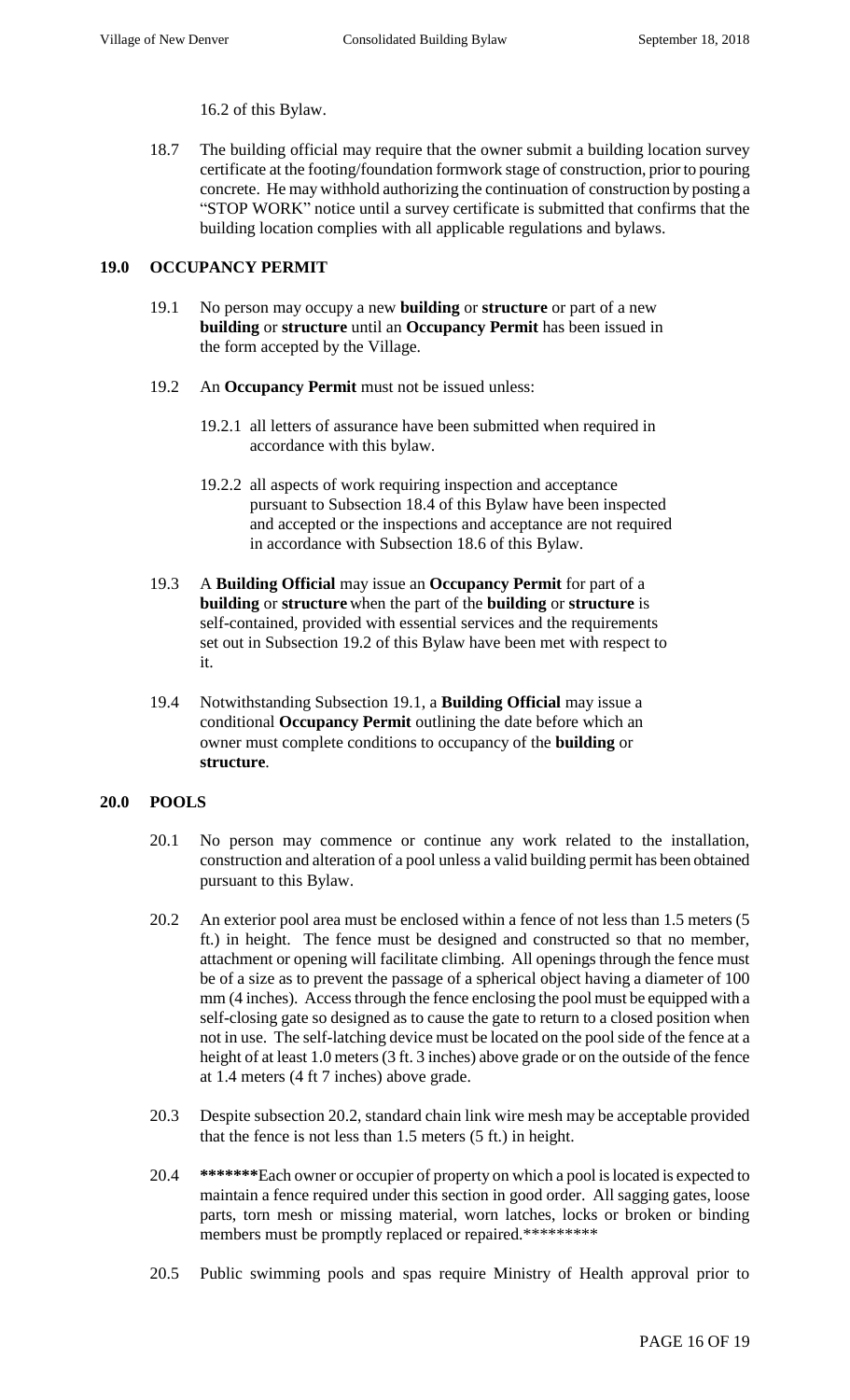issuance of building permits.

# **21.0 RETAINING STRUCTURES**

21.1 A registered professional must undertake the design and conduct field reviews of the construction of a retaining structure greater than 1.22 meters (4 ft.) in height. Sealed copies of the design plan and field review reports prepared by the registered professional for all retaining structures greater that 1.22 meters (4 ft) in height shall be submitted to a building official prior to acceptance of the works.

# **22.0 PENALTIES AND ENFORCEMENT**

- 22.1 A person who contravenes a provision of this Bylaw commits an offence and is liable on conviction to a fine of not less than \$100.00 (One Hundred Dollars) and not more than the maximum penalty prescribed by law.
- 22.2 A person who fails to comply with any order or notice issued by a building official, or who allows a violation of this Bylaw to continue, contravenes this Bylaw.
- 22.3 A person who commences construction prior to obtaining a permit as required by this Bylaw shall pay double the permit fee calculated as prescribed in Schedule "A" to this Bylaw and this additional fee shall not exceed \$500.00. For the purposes of this subsection, construction shall be deemed to have commenced when a building has been moved to its new location, or the concrete footings have been poured, or equivalent works is in place when other building systems are used.
- 22.4 A building official may order the cessation of any work that is proceeding in contravention of the Building Code or this Bylaw by posting a Stop Work notice on the building or structure in the form provided by the village.
- 22.5 The owner of property on which a Stop Work notice has been posted, and every other person, must cease all construction work immediately and shall not do any work until all applicable provisions of the Building Code and this Bylaw have been substantially complied with and the Stop Work notice has been rescinded in writing by a building official.
- 22.6 Where a person occupies a building or structure or part of a building or structure in contravention of Subsection 6.2 of this Bylaw, a building official may post a Do Not Occupy notice in the form provided by the village on the affected part of the building or structure.
- 22.7 The owner of property on which a Do Not Occupy notice has been posted, and every person, must cease occupancy of the building or structure immediately and must refrain from further occupancy until all applicable provisions of the Building Code and this Bylaw have been substantially complied with and the Do Not Occupy notice has been rescinded in writing by a building official.

#### **23.0 SEVERABILITY AND APPLICATION**

- 23.1 The provisions of this Bylaw are severable and the invalidity of any part of this Bylaw shall not affect the validity of the remainder of this Bylaw.
- 23.2 This Bylaw shall apply to all areas of the Village of New Denver.

# **24.0 TRANSITION**

24.1 This Bylaw shall not affect the right of an owner under a permit issued prior to the coming into force of this Bylaw, provided the owner has commenced work with six (6) months of the date of issuance of the permit and has actively and continuously carried out work thereafter according to this Bylaw.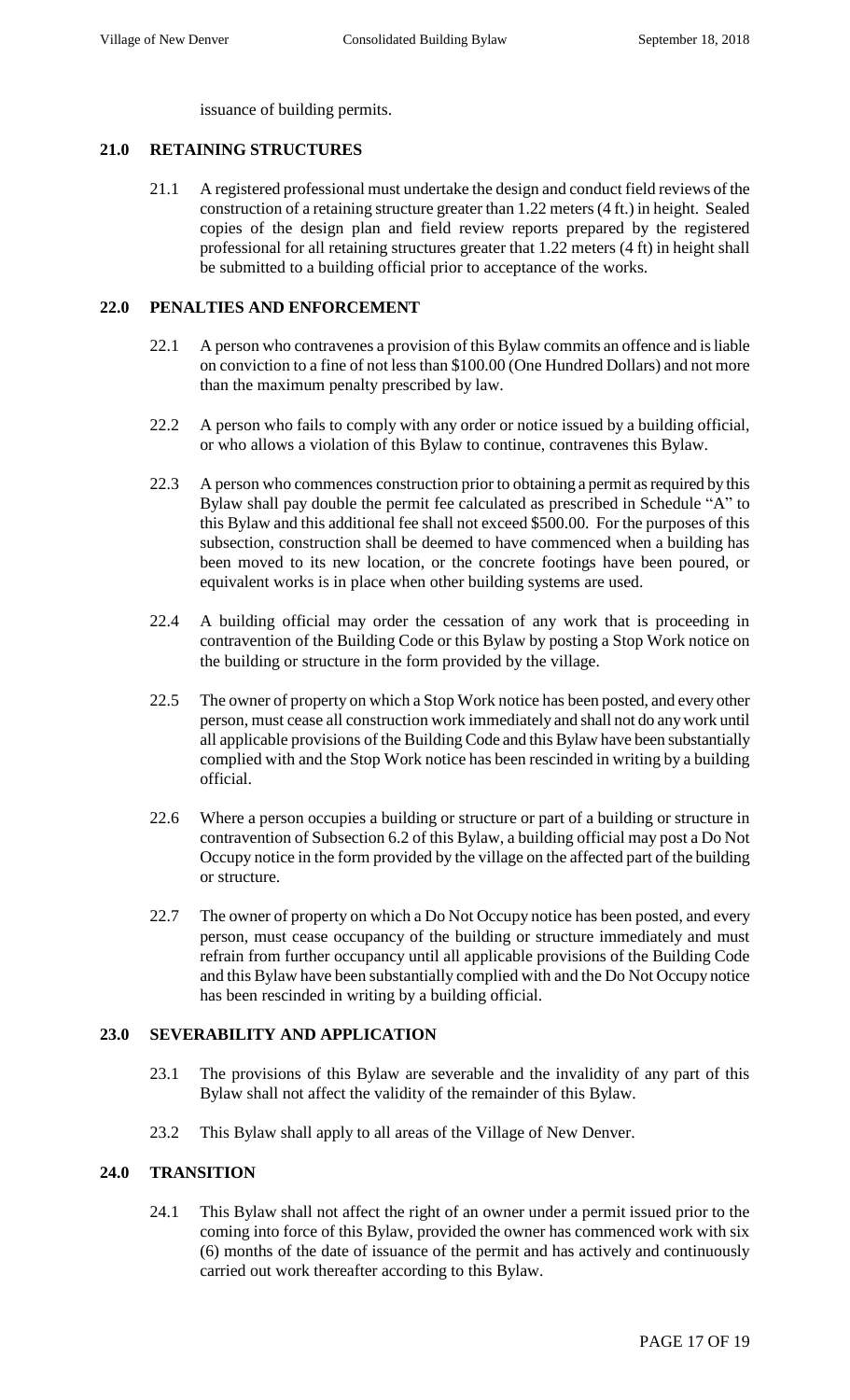# **25.0 ENACTMENT AND REPEAL**

- 25.1 This Bylaw shall come into full force and effect upon its final passage and adoption.
- 25.2 The Village of New Denver Building Bylaw 491, 1997 and all amendments thereto is hereby repealed upon the adoption of this Bylaw.

READ A FIRST TIME this 14<sup>th</sup> day of February, 2006.

READ A SECOND TIME this 14<sup>th</sup> day of February, 2006.

READ A THIRD TIME this 14<sup>th</sup> day of February, 2006.

FINALLY ADOPTED this 28<sup>th</sup> day of February, 2006.

List of Amending Bylaws:

| <u>Bylaw:</u>                                             | <b>Effective Date:</b> |
|-----------------------------------------------------------|------------------------|
| Village of New Denver Building Amendment   April 10, 2012 |                        |
| Bylaw No. 670, 2012                                       |                        |

G. L. Wright Carol Gordon<br>
MAYOR ADMINISTRA **ADMINISTRATOR**